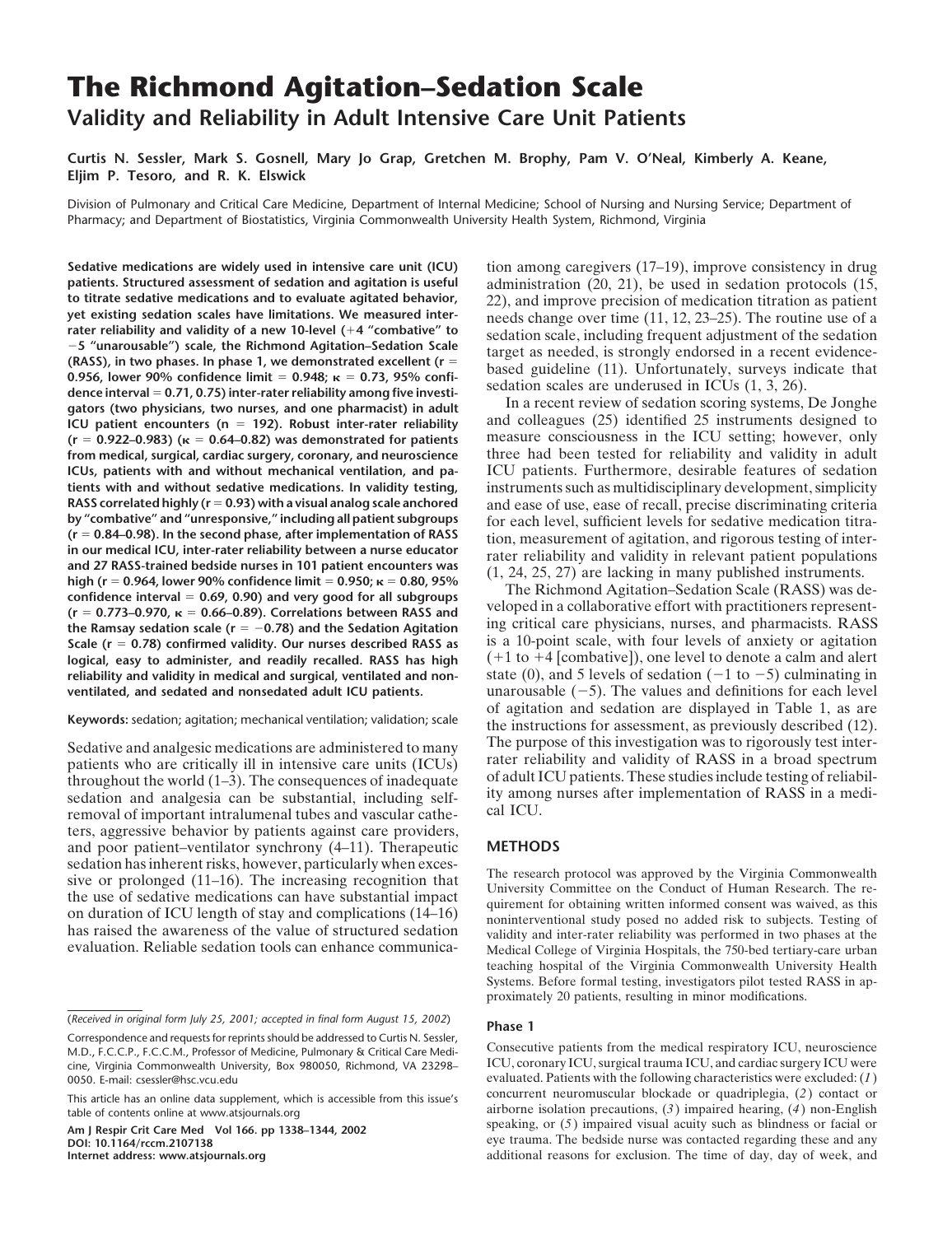| Score               | Term                                                     | Description                                                                                                                           |
|---------------------|----------------------------------------------------------|---------------------------------------------------------------------------------------------------------------------------------------|
| $+4$                | Combative                                                | Overtly combative or violent; immediate danger to staff                                                                               |
| $+3$                | Very agitation                                           | Pulls on or removes tube(s) or catheter(s) or has aggressive behavior<br>toward staff                                                 |
| $+2$                | Agitated                                                 | Frequent nonpurposeful movement or patient-ventilator dyssynchrony                                                                    |
| $+1$                | <b>Restless</b>                                          | Anxious or apprehensive but movements not aggressive or vigorous                                                                      |
| $\mathbf 0$         | Alert and calm                                           |                                                                                                                                       |
| $-1$                | Drowsy                                                   | Not fully alert, but has sustained (more than 10 seconds) awakening,<br>with eye contact, to voice                                    |
| $-2$                | Light sedation                                           | Briefly (less than 10 seconds) awakens with eye contact to voice                                                                      |
| $-3$                | Moderate sedation                                        | Any movement (but no eye contact) to voice                                                                                            |
| $-4$                | Deep sedation                                            | No response to voice, but any movement to physical stimulation                                                                        |
| $-5$                | Unarousable                                              | No response to voice or physical stimulation                                                                                          |
| Procedure           |                                                          |                                                                                                                                       |
|                     | 1. Observe patient. Is patient alert and calm (score 0)? |                                                                                                                                       |
| under DESCRIPTION)? |                                                          | Does patient have behavior that is consistent with restlessness or agitation (score $+1$ to $+4$ using the criteria listed above,     |
|                     |                                                          | 2. If patient is not alert, in a loud speaking voice state patient's name and direct patient to open eyes and look at speaker. Repeat |

once if necessary. Can prompt patient to continue looking at speaker. Patient has eye opening and eye contact, which is sustained for more than 10 seconds (score  $-1$ ). Patient has eye opening and eye contact, but this is not sustained for 10 seconds (score  $-2$ ). Patient has any movement in response to voice, excluding eye contact (score  $-3$ ). 3. If patient does not respond to voice, physically stimulate patient by shaking shoulder and then rubbing sternum if there is no

response to shaking shoulder. Patient has any movement to physical stimulation (score  $-4$ ).

Patient has no response to voice or physical stimulation (score  $-5$ ).

sequence of ICUs were intentionally varied for testing, which was done<br>on six separate occasions from May to September 1999.

This validation study evaluated inter-rater reliability after implementa-<br>
tion of RASS into a medical ICU in December 1999. All medical<br>
respiratory ICU bedside nurses had previously attended in-services on<br>
RASS and had being supervised by a nurse educator (K.A.K.). The same exclusion criteria as in the first study applied, except isolation patients were **RESULTS** included. In consecutive medical respiratory ICU patients, the bedside<br>
nurse performed RASS testing and recorded a score, whereas the nurse<br>
educator observed and recorded a RASS score. Within 15 minutes of A total of 246 educator observed and recorded a RASS score. Within 15 minutes of RASS testing, the bedside nurse recorded a Glasgow Coma Scale score ated for enrollment, and 54 patient encounters were excluded (28) using routine medical respiratory ICU policy, and the PI assessed (17 medical respiratory ICU, 22 surgical trauma ICU, 12 neuro-<br>a Ramsay sedation scale score (29) and Sedation-Agitation Scale (30) science ICU, 3 coro

laboratory data were collected for the 24-hour period preceding each patient encounter, and an Acute Physiology and Chronic Health Evaluation II severity of illness score (31) was calculated.

To begin RASS data are displayed with mean  $\pm$  SD, as well as median and M.S.G.], two nurses [M.J.G. and P.V.O.], and one pharmacist<br>
and M.S.G.], two nurses [M.J.G. and P.V.O.], and one pharmacist<br>
and consequently, cou **Phase 2** Scale score is done using Spearman's  $\rho$ . Comparisons of RASS values<br>
For a priori identified subgroups are done using the nonparametric

score. Specific criteria for Glasgow Coma Scale, Ramsay sedation scale,<br>and Sedation-Agitation Scale are displayed in the appendix and in<br>recently published reviews (11, 24, 25).<br>means of the following reasons: 42 patients **Data Collection**<br>Clinical data including are can deep use of mechanical untilation and<br>Clinical data including are can deep use of mechanical untilation and<br>Clinical data including are can deep use of mechanical untilatio Clinical data, including age, gender, use of mechanical ventilation, and<br>dosage and route of administration of sedative and analgesic medica-<br>tions within 8 hours of RASS testing, were recorded. Clinical and<br>laboratory da missing values) ranged from  $-5$  to  $+3$ . Forty-three percent of 5 to -1); 44% were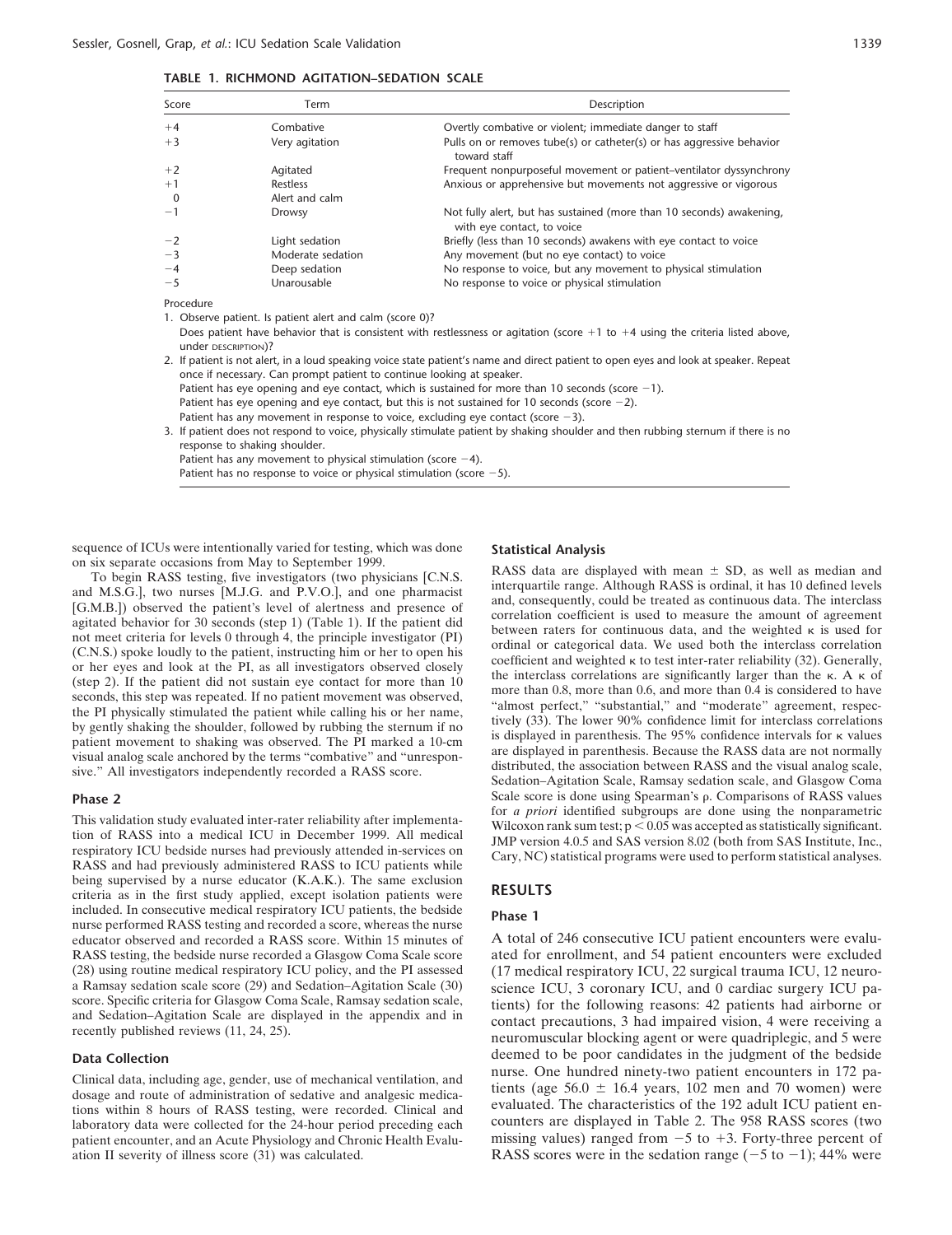|  |  |                                                     |  | TABLE 2. PHASE 1 STUDY RICHMOND AGITATION-SEDATION SCALE SCORES, INTER-RATER RELIABILITY TESTING, AND |  |  |
|--|--|-----------------------------------------------------|--|-------------------------------------------------------------------------------------------------------|--|--|
|  |  | VALIDITY TESTING ACROSS PATIENT ENCOUNTER SUBGROUPS |  |                                                                                                       |  |  |

|                                             |        | RASS          |      |             |             | Inter-rater Reliability | Correlation of     |                           |
|---------------------------------------------|--------|---------------|------|-------------|-------------|-------------------------|--------------------|---------------------------|
| Population                                  | Number | Mean $\pm$ SD |      | Median IQR  |             | $ICC*$                  | $\kappa^{\dagger}$ | RASS and VAS <sup>‡</sup> |
| All                                         | 192    | $-0.96$       | 1.67 | $-0.1$      | $-1.8, 0$   | 0.956(0.948)            | 0.73(0.71, 0.75)   | 0.93                      |
| Age, yr                                     |        |               |      |             |             |                         |                    |                           |
| < 40                                        | 36     | $-1.04$       | 1.92 | $\mathbf 0$ | $-2.7, 0$   | 0.973(0.960)            | 0.74(0.69, 0.79)   | 0.94                      |
| $40 - 64$                                   | 91     | $-0.98$       | 1.59 | $-0.2$      | $-1.4, 0$   | 0.963(0.952)            | 0.76(0.73, 0.80)   | 0.97                      |
| > 64                                        | 65     | $-0.88$       | 1.65 | $\mathbf 0$ | $-1.9, 0.1$ | 0.937(0.914)            | 0.67(0.63, 0.71)   | 0.95                      |
| Sex                                         |        |               |      |             |             |                         |                    |                           |
| Male                                        | 114    | $-1.06$       | 1.84 | $-0.1$      | $-1.2, 0$   | 0.970(0.962)            | 0.76(0.73, 0.78)   | 0.97                      |
| Female                                      | 78     | $-0.81$       | 1.40 | $-0.1$      | $-2.2, 0$   | 0.922(0.898)            | 0.68(0.65, 0.72)   | 0.91                      |
| APACHE II (14.7 $\pm$ 7.0) <sup>§</sup>     |        |               |      |             |             |                         |                    |                           |
| < 10                                        | 47     | $-0.38$       | 1.25 | $\mathbf 0$ | $-1, 0$     | 0.962(0.946)            | 0.78(0.73, 0.84)   | 0.84                      |
| $10 - 14$                                   | 51     | $-0.77$       | 1.38 | $-0.2$      | $-1.2, 0$   | 0.950(0.929)            | 0.74(0.69, 0.78)   | 0.89                      |
| $15 - 18$                                   | 44     | $-0.86$       | 1.58 | $-0.4$      | $-1.7, 0$   | 0.950(0.929)            | 0.70(0.65, 0.74)   | 0.97                      |
| >18                                         | 50     | $-1.77$       | 2.06 | $-1.6$      | $-4, 0$     | 0.951(0.931)            | 0.67(0.63, 0.71)   | 0.98                      |
| Intensive Care Unit <sup>®</sup>            |        |               |      |             |             |                         |                    |                           |
| <b>MRICU</b>                                | 39     | $-1.31$       | 1.75 | $-1$        | $-2, 0$     | 0.976(0.965)            | 0.81(0.76, 0.86)   | 0.96                      |
| <b>NSICU</b>                                | 51     | $-1.54$       | 1.94 | $-1.2$      | $-3.6, 0$   | 0.943(0.921)            | 0.64(0.60, 0.68)   | 0.97                      |
| <b>STICU</b>                                | 23     | $-0.33$       | 1.45 | 0           | $-1, 0.2$   | 0.952(0.922)            | 0.76(0.69, 0.82)   | 0.97                      |
| CSICU                                       | 28     | $-1.11$       | 1.65 | $-0.2$      | $-2.5, 0$   | 0.951(0.924)            | 0.67(0.61, 0.73)   | 0.97                      |
| CICU                                        | 51     | $-0.30$       | 1.07 | $\mathbf 0$ | $-0.4, 0$   | 0.937(0.913)            | 0.73(0.67, 0.78)   | 0.84                      |
| Service                                     |        |               |      |             |             |                         |                    |                           |
| Surgical                                    | 81     | $-1.07$       | 1.75 | $-0.6$      | $-2.4, 0$   | 0.956(0.943)            | 0.76(0.73, 0.78)   | 0.94                      |
| Nonsurgical                                 | 111    | $-0.87$       | 1.67 | $\mathbf 0$ | $-1.8, 0$   | 0.956(0.945)            | 0.69(0.66, 0.72)   | 0.93                      |
| Mechanical ventilation <sup>9</sup>         |        |               |      |             |             |                         |                    |                           |
| Present                                     | 67     | $-1.67$       | 1.89 | $-1.8$      | $-3.6, 0$   | 0.955(0.940)            | 0.68(0.65, 0.71)   | 0.97                      |
| Absent                                      | 125    | $-0.58$       | 1.41 | $\mathbf 0$ | $-1, 0$     | 0.949(0.937)            | 0.74(0.71, 0.77)   | 0.89                      |
| Sedative or analgesic medication            |        |               |      |             |             |                         |                    |                           |
| Administered                                | 91     | $-1.07$       | 1.80 | $-0.4$      | $-2.2, 0$   | 0.970(0.961)            | 0.76(0.73, 0.79)   | 0.94                      |
| Not given                                   | 101    | $-0.86$       | 1.55 | $\mathbf 0$ | $-1.2, 0$   | 0.940(0.924)            | 0.69(0.66, 0.72)   | 0.92                      |
| Sedative or analgesic infusion <sup>®</sup> |        |               |      |             |             |                         |                    |                           |
| Administered                                | 25     | $-2.25$       | 2.20 | $-3$        | $-4, -0.5$  | 0.983(0.972)            | 0.82(0.77, 0.88)   | 0.97                      |
| Not given                                   | 166    | $-0.77$       | 1.50 | $\mathbf 0$ | $-1.2, 0$   | 0.943(0.931)            | 0.70(0.68, 0.73)   | 0.96                      |

*Definition of abbreviations*: CICU = coronary ICU; CSICU = cardiac surgery ICU; ICC = intraclass correlation coefficient; MRICU = medical respiratory ICU; NSICU = neuroscience ICU; RASS = Richmond Agitation–Sedation Scale; STICU = surgical trauma ICU; VAS = Visual Analogue Scale.

One hundred nineth-two patient encounters in 172 patients.

\* Interclass correlation coefficient with lower 90% confidence limits in parentheses.

 $\dagger$  Weighted  $\kappa$  with upper and lower 95% confidence intervals in parentheses.

 $\frac{1}{4}$  Spearman's rank sum (p < 0.0001 for all comparisons).

 $§$  p < 0.05, Wilcoxon rank sum test.

 $p < 0.001$ , Wilcoxon rank sum test.

 $p < 0.0001$ , Wilcoxon rank sum test.

zero, and 10% were in the agitation range  $(+1 \text{ to } +3)$ . The distribution of the RASS scores from 192 patient encounters is displayed in Figure 1. RASS scores are displayed for important subgroups of adult ICU patients in Table 2. RASS scores were lower for mechanically ventilated than nonventilated patients  $(p < 0.0001)$  and for patients receiving continuous infusion sedative or analgesic medication ( $p < 0.001$ ). Lower RASS scores were found as Acute Physiology and Chronic Health Evaluation II scores increased ( $p < 0.05$ ). RASS scores varied among ICUs  $(p < 0.001)$ . There was no difference for RASS scores based on age, gender, clinical service, or use of any sedative or analgesic medication.

Excellent inter-rater reliability was demonstrated for RASS among the entire adult ICU population (intraclass correlation 0.956 [0.948]) ( $\kappa = 0.73$  [0.71, 0.75]). Similarly, inter-rater reliabil-<br>ity was high ( $r = 0.922-0.983$ ) ( $\kappa = 0.64-0.82$ ) for all subgroups<br>(Table 2). Inter-rater reliability was high for all pair-wise com-<br>parisons 60.4% of cases, four of five investigators in 21.4%, and three of investigators, *light gray fill* = four of five investigators, *dark gray fill* = five investigators in 15.1%; thus, there was agreement among three of fiv five investigators in 15.1%; thus, there was agreement among three of five investigators, and *black fill* = two of five investigators).<br>the majority of investigators in 97% of cases (Figure 1). All five Total column heigh investigator scores were within one RASS point in 95% of the ters with the specified median RASS score.



parisons between investigators (r = 0.944–0.973) (k = 0.65–0.80) *columns* correspond to number of cases with the stated level of investiga-<br>(Table E1). All five investigators selected the same score in tor agreement for t (Table E1). All five investigators selected the same score in tor agreement for the same RASS score (*box with white fill* = five of five investigators in 21.4%, and three of investigators. *light gray fill* = four of fiv Total column height corresponds to the total number of patient encoun-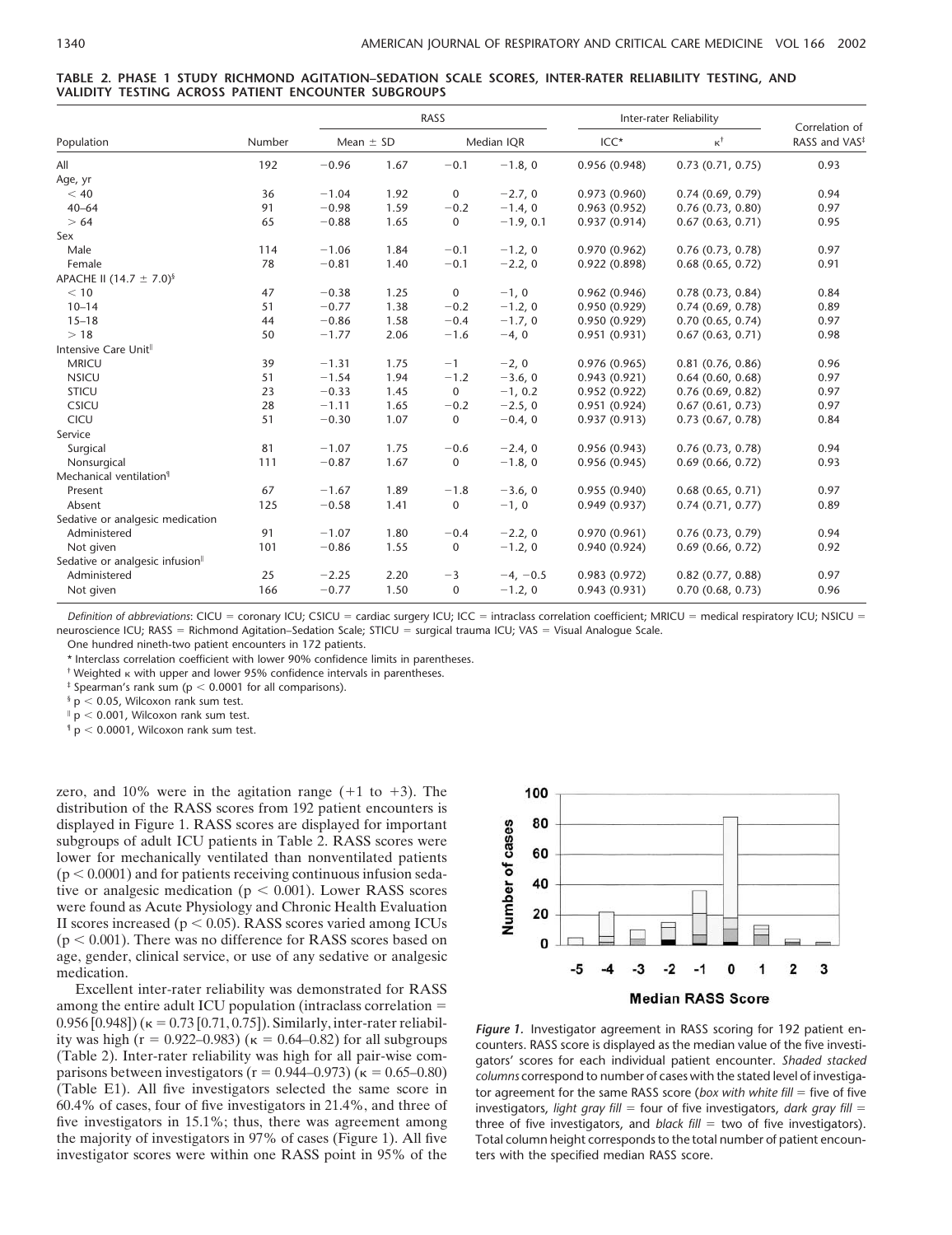| TABLE 3. PHASE 2 RICHMOND AGITATION-SEDATION SCALE SCORES AND INTER-RATER RELIABILITY TESTING AFTER |  |  |  |  |
|-----------------------------------------------------------------------------------------------------|--|--|--|--|
| RICHMOND AGITATION-SEDATION SCALE IMPLEMENTATION IN A MEDICAL INTENSIVE CARE UNIT                   |  |  |  |  |

|                                               |        |               |      | RASS        | Inter-rater Reliability |              |                     |  |
|-----------------------------------------------|--------|---------------|------|-------------|-------------------------|--------------|---------------------|--|
| Population                                    | Number | Mean $\pm$ SD |      |             | Median IQR              | $ICC*$       | $\kappa^{\dagger}$  |  |
| All                                           | 101    | $-1.18$       | 1.69 | $-0.5$      | $-2, 0$                 | 0.964(0.950) | 0.80(0.69, 0.90)    |  |
| Age <sup>†</sup>                              |        |               |      |             |                         |              |                     |  |
| < 40                                          | 29     | $-0.45$       | 1.17 | $\Omega$    | $-1, 0$                 | 0.910(0.827) | 0.75(0.55, 0.96)    |  |
| $40 - 64$                                     | 45     | $-1.51$       | 1.74 | $-0.5$      | $-3.75, 0$              | 0.972(0.953) | 0.76(0.60, 0.91)    |  |
| >64                                           | 27     | $-1.35$       | 1.83 | $\mathbf 0$ | $-4, 0$                 | 0.975(0.948) | 0.89(0.68, 1.00)    |  |
| Sex                                           |        |               |      |             |                         |              |                     |  |
| Male                                          | 48     | $-0.88$       | 1.53 | $\Omega$    | $-1, 0$                 | 0.941(0.904) | 0.76(0.60, 0.91)    |  |
| Female                                        | 53     | $-1.42$       | 1.77 | $-0.5$      | $-3.25, 0$              | 0.980(0.967) | 0.82(0.69, 0.96)    |  |
| APACHE II <sup>§</sup> (16.0 ± 6.2)           |        |               |      |             |                         |              |                     |  |
| < 12                                          | 24     | $-0.29$       | 0.99 | $\mathbf 0$ | $-0.75, 0$              | 0.886(0.773) | 0.78(0.53, 1.00)    |  |
| $12 - 15$                                     | 26     | $-0.33$       | 1.03 | $\mathbf 0$ | $-0.625, 0$             | 0.916(0.837) | 0.69(0.48, 0.89)    |  |
| $16 - 20$                                     | 29     | $-1.41$       | 1.57 | $-1$        | $-2.5, 0$               | 0.948(0.900) | 0.77(0.59, 0.96)    |  |
| > 20                                          | 22     | $-2.77$       | 1.78 | $-4$        | $-4, -0.875$            | 0.987(0.970) | 0.85(0.60, 1.00)    |  |
| Mechanical ventilation <sup>§</sup>           |        |               |      |             |                         |              |                     |  |
| Present                                       | 63     | $-1.74$       | 1.80 | $-1.5$      | $-4, 0$                 | 0.965(0.946) | $0.82$ (0.60, 0.94) |  |
| Absent                                        | 38     | $-0.21$       | 0.79 | $\mathbf 0$ | $-0.5, 0$               | 0.883(0.801) | 0.66(0.44, 0.88)    |  |
| Sedative or analgesic medication <sup>®</sup> |        |               |      |             |                         |              |                     |  |
| Administered                                  | 46     | $-1.63$       | 1.61 | $-1$        | $-3, 0$                 | 0.960(0.934) | 0.81(0.67, 0.95)    |  |
| Not given                                     | 55     | $-0.77$       | 1.63 | $\mathbf 0$ | $-1, 0$                 | 0.965(0.943) | 0.76(0.60, 0.92)    |  |
| Sedative or analgesic infusion <sup>II</sup>  |        |               |      |             |                         |              |                     |  |
| Administered                                  | 42     | $-1.64$       | 1.62 | $-1.25$     | $-3, 0$                 | 0.957(0.927) | 0.79(0.65, 0.94)    |  |
| Not given                                     | 59     | $-0.82$       | 1.63 | 0           | $-1, 0$                 | 0.967(0.947) | 0.78(0.63, 0.94)    |  |

Definition of abbreviations: APACHE II = acute physiology and chronic health evaluation; ICC = intraclass correlation coefficient; IQR = interquartile range; RASS = Richmond Agitation–Sedation Scale.

One hundred one patient encounters in 30 patients.

\* Correlation between RASS scores by nurse educator and bedside nurses (n 27) by intraclass correlation coefficient with lower 90% confidence limits in parentheses.  $<sup>†</sup>$   $<sup>K</sup>$  with upper and lower 95% confidence intervals in parentheses.</sup></sup>

 $p < 0.05$ , Wilcoxon rank sum test.

 $§$  p < 0.0001, Wilcoxon rank sum test.

 $p < 0.01$ , Wilcoxon rank sum test.

cases. As a measure of validity, the mean RASS score recorded in Figure 2. Validity of RASS after implementation is demonrecorded by individual physician, nurse, and pharmacist investi-<br>gators correlated highly with the PI's visual analog scale score<br>ters  $(n = 101)$  are displayed in Figures E1 and E2.  $(r = 0.91 - 0.93, \text{ all } p < 0.0001)$  (Table E1). **DISCUSSION** 

counters are displayed in Table 3. Thirty patients (age  $52 \pm 15$  level of consciousness and agitated behavior in ICU patients years, 18 men and 12 women) were studied. Mean RASS mea- that might guide sedation therapy and improve communication sured by the nurse educator was  $-1.18 \pm 1.69$  and by the bedside nurses was  $-1.14 \pm 1.69$ . The averages of the RASS scores recorded by the nurse educator and bedside nurse are displayed for subgroups in Table 3. Lower RASS scores were demonstrated for patients receiving mechanical ventilation (p < 0.0001), receiv-<br>
ing sedative or analgesic medication (p < 0.01), with higher<br>
Acute Physiology and Chronic Health Evaluation II scores (p <  $\frac{9}{9}$  and a measure of i ing sedative or analgesic medication (p < 0.01), with higher  $\frac{5}{6}$   $\frac{2}{1}$  and comitant RASS scores by a<br>Acute Physiology and Chronic Health Evaluation II scores (p <  $\frac{8}{1}$  and  $\frac{1}{1}$  and  $\frac{1}{1}$  and  $\frac{1}{$ Acute Physiology and Chronic Health Evaluation II scores ( $p < \frac{a}{q}$ ,  $\frac{1}{q}$  o  $\frac{a}{q}$  o nurse educator and by 0.0001), and with an age of more than 40 years ( $p < 0.05$ ). As  $\frac{a}{q}$  o  $\frac{a}{q}$  (42) bedside nurses 0.0001), and with an age of more than 40 years (p < 0.05). As  $\begin{matrix} 2 & 0 \\ 4 & 2 \end{matrix}$  bedside nurses (n = 2/) in<br>a measure of inter-rater reliability after implementation of RASS  $\begin{matrix} 4 & 0 \\ 4 & -1 \end{matrix}$  **computer** a measure of inter-rater reliability after implementation of RASS into clinical practice within the medical respiratory ICU, the<br>
correlation between the nurse educator and the trained bedside<br>
murses (n = 27) was 0.964 ( to 0.987 ( $\kappa = 0.69-0.90$ ) (Table 3). Data for RASS performed  $\kappa = 5$  -4  $\kappa = -3$   $-3$   $-2$   $-1$  0  $-1$   $-2$  total number of observa-<br>by the nurse educator and RASS performed by the bedside Bedside nurse RASS score tion by the nurse educator and RASS performed by the bedside **Bedside nurse RASS score** tions when greater than 20 nurses ( $n = 27$ ) in patient encounters ( $n = 101$ ) are displayed observations are present.

for four investigators correlated highly  $(r = 0.93, p < 0.0001)$  strated by strong correlations between RASS and the Sedation– with a sedation–agitation visual analog scale score measured by Agitation Scale score (30) ( $r = 0.78$ ,  $p < 0.0001$ ), Ramsay sedathe PI. Strong correlations (r = 0.84–0.98, all p < 0.0001) between tion scale score (29) (r = -0.78, p < 0.0001), and Glasgow Coma<br>investigator RASS and visual analog scale score confirmed valid-<br>Scale score (28) (r = 0. tion scale score (29) ( $r = -0.78$ ,  $p < 0.0001$ ), and Glasgow Coma investigator RASS and visual analog scale score confirmed valid-<br>
ity of RASS for all ICU subgroups (Table 2). RASS scores bservations of RASS with the Sedation–Agitation Scale score ity of RASS for all ICU subgroups (Table 2). RASS scores observations of RASS with the Sedation–Agitation Scale score<br>recorded by individual physician nurse, and pharmacist investi- and Ramsay sedation scale score in medic

**Phase 2** Our goals in the multidisciplinary development and validation<br>The characteristics of 101 medical respiratory ICU patient en-<br>of RASS were to establish a clinically useful tool to assess the of RASS were to establish a clinically useful tool to assess the among healthcare providers. We placed emphasis on ease of use

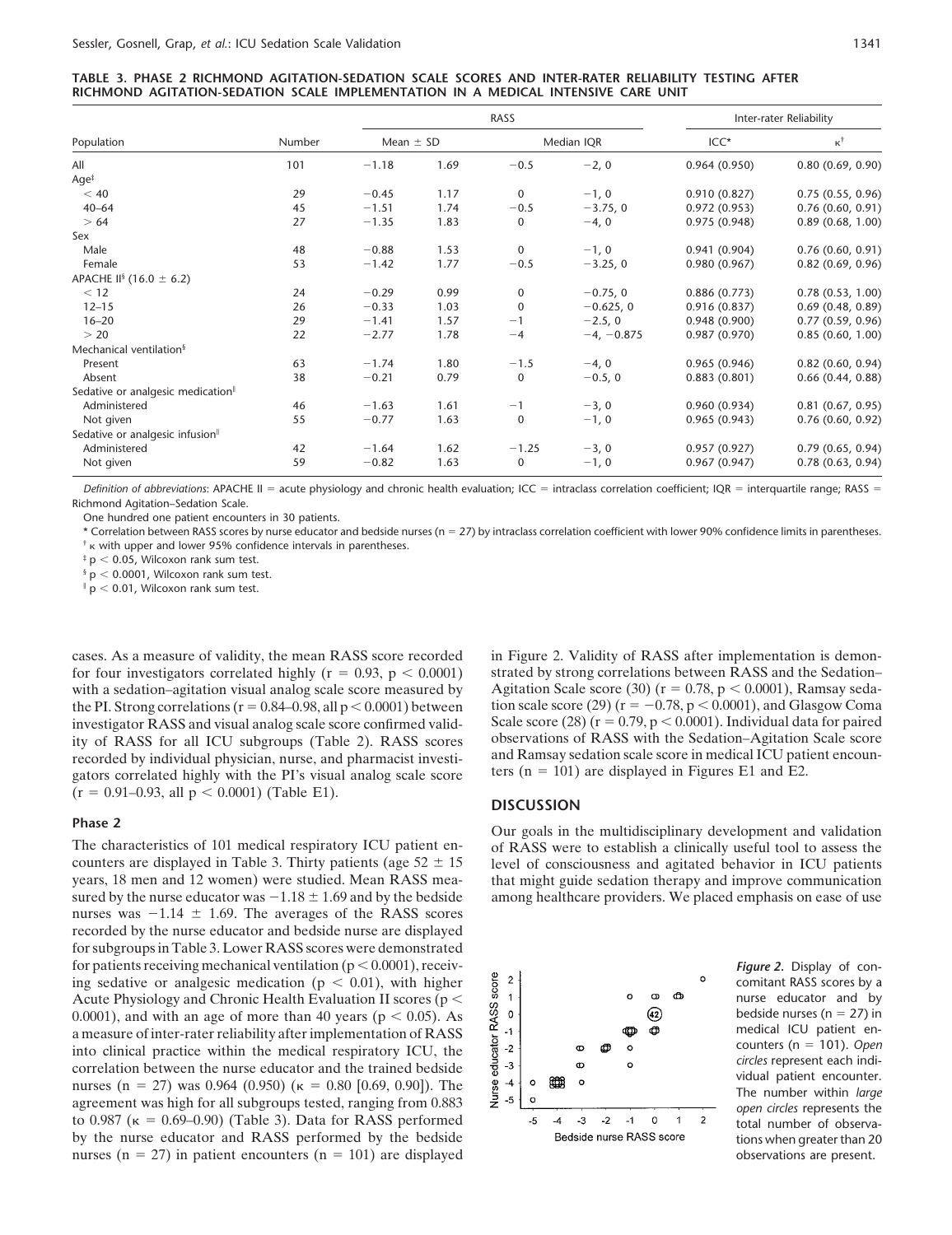and clarity. RASS has a single-item numerical structure, avoiding patient behavior and has important implications for care of such the complexity of summing multiple subscale scores (28, 34, patients. Documentation of agitated behavior can help guide 35). In contrast to some scales, no intervention that requires evaluation for treatable causes of agitation and delirium (38, equipment, such as tracheal suctioning, is done  $(35-37)$ . RASS 39), as well as assess response to therapy  $(10, 11)$ . can be administered in 30–60 seconds, using three sequential We performed rigorous testing of inter-rater reliability and steps: observation, response to auditory stimulation, and re- validity in nearly 300 patient encounters with more than 1,100 sponse to physical stimulation. Although two different condi-<br>RASS measurements. Good inter-rater reliability has also been tions, sedation and agitation, are evaluated in a single scale, the demonstrated in adult ICU patients for the Ramsay sedation sequential approach establishes a single score by first assessing scale (30), the Sedation–Agitation Scale (30, 40–42), the Motor agitation and then assessing sedation. Furthermore, the use of Activity Assessment Scale (19, 43), and the New Sheffield Sedapositive numbers for agitation and negative numbers for sedation tion Scale (44). In contrast to most other studies that used two offers a logical approach to enhance recall while permitting a raters, we demonstrated reliability among five investigators, in-

for levels of sedation that rely on an assessment of arousal, Inter-rater reliability of RASS was very good for all important cognition, and sustainability using common responses (eye open- subgroups of adult ICU patients tested, including patients from ing, eye contact, physical movement) to common stimuli (spoken medical, surgical, cardiac surgery, coronary, and neuroscience voice, physical stimulation) presented in a logical progression. ICUs. We demonstrated very good reliability for mechanically This approach is patterned in part after Ramsay (29) sedation ventilated patients and patients breathing without ventilatory scale testing in which the response to voice or physical stimula- support, answering criticisms of validation testing of other tools tion (light glabellar tap) is subjectively assessed (brisk, sluggish, (27). Furthermore, RASS has high inter-rater reliability for pano response). This is in contrast to the Sedation–Agitation Scale tients who received sedative medications, including by infusion, and the Motor Activity Assessment Scale tools (19, 30) in which and for nontherapeutically sedated patients. Thus, RASS has each sedation level requires a combination of several responses high inter-rater reliability for virtually all categories of adult and/or the selection of one criterion from as many as four criteria. ICU patients. Although the Sedation–Agitation Scale has also The use of multiple or compound criteria increases the likelihood been tested in multiple ICU populations, most other sedation that patient behavior satisfies multiple levels (23). scales have been validated in only mechanically ventilated pa-

lish sufficient levels of sedation to permit more precise medica- 2 study, we extended our evaluation of reliability to include tion titration. Recent successful sedation management protocols bedside nurses after implementation of RASS in our medical have used specific sedation targets, that is, Ramsay  $= 3$  or  $\frac{4}{10}$  ICU. These findings are confirmed by Ely and colleagues who  $(22)$  and Ramsay = 3 (15) for all patients. Newer guidelines in preliminary studies demonstrated high inter-rater reliability recommend that the benefit of protocols might be enhanced by of RASS  $(r = 0.96)$  for medical ICU nurses (46). Similar results using patient-specific sedation targets, as the relative need for after implementation are reported for the Sedation–Agitation sedation can vary widely among patients as well as over time Scale (40). for an individual patient (11, 12). RASS has five levels of sedation Because no reference standard exists for sedation, validation in addition to level 0 that corresponds to a calm, alert state. The of RASS was performed by correlating it with a visual analog Ramsay sedation scale (29) has three "asleep" levels and three scale anchored by "combative" and "unresponsive" and with "awake" levels, whereas the Sedation–Agitation Scale (30) and previously published instruments to measure level of consciousthe Motor Activity Assessment Scale (19) have three sedation ness in ICU patients. The correlation between RASS and the levels plus one level for a calm state. Because a target of light visual analog scale was excellent for all investigators. The correto moderate sedation is common for mechanically ventilated lation between RASS and the visual analog scale was high for patients (15, 22), RASS was designed to offer multiple levels (0 patients from all ICUs, patients who were ventilated and nonvento  $-3$ ) within this range. This important range of responses is condensed into one or two sedation levels in other scales (19, tested in 101 medical ICU patients, RASS correlated highly with 29, 30). Although RASS correlated well with Ramsay score, the the Ramsay sedation scale, the Sedation–Agitation Scale, and 39 patients who had a Ramsay score of three ("patient responds the Glasgow Coma Scale scores offering additional support for to commands only") had six different RASS scores ranging from construct validity of RASS. In work published in abstract form,  $+1$  to  $-4$  (Figure E1). Similarly, despite the good correlation between RASS and the Sedation–Agitation Scale, the patients tween RASS and the Glasgow Coma Scale ( $r = 0.93$ ) as well who had a Sedation–Agitation Scale score of three (sedated, as modified bispectral array electroencephalography  $(r = 0.70)$ ) "difficult to arouse, awakens to verbal stimuli or gentle shaking (46, 47). The Sedation–Agitation Scale has also been validated but drifts off again, follows simple commands") received RASS against visual analogue scale (40), the Ramsay sedation scale scores ranging from  $+1$  to  $-4$  (Figure E2). Thus, RASS offers broader discrimination in the commonly used mild-to-moderate cephalography (48). The Motor Activity Assessment Scale corresedation range. lated significantly with the visual analog scale as well as changes

robust 10 levels for evaluation of response. cluding critical care physician, nurse, and pharmacist investiga-RASS was designed to have precise, unambiguous definitions tors, illustrating the multidisciplinary applicability of RASS.

An important goal of RASS development has been to estab- tients in a medical or surgical ICU (19, 40–43, 45). In our phase

tilated, and patients who were sedated and nonsedated. When Ely and colleagues also demonstrated a strong correlation beand the Harris scale (41), and with bispectral array electroen-A perceived limitation of the widely used Ramsay sedation in blood pressure and heart rate and agitation events (19).

scale (29) is the lack of sufficient measure of agitation (24). There are several potential limitations of RASS and our vali-Similar to recently developed scales (19, 30), RASS contains dation studies. First, RASS relies on patient auditory and visual several levels of agitation. RASS has a logical progression from acuity and is not suitable for patients with severe impairments. "restlessness"  $(+1)$ , which has no immediate impact on patient Second, some patients may be sleeping or sedated but respond outcome, to "agitated"  $(+2)$ , which includes patient–ventilator to auditory or physical stimulation violently. Although such padyssynchrony, to "very agitated" (+3), with immediate risk to tients would receive a RASS score in the sedation range, our patient or staff through tube or catheter removal or aggressive nurses also note the excessive response and consider it in their behavior. The highest agitation level is "combative"  $(+4)$ , which medication titration. In validation testing, we recognize that although rare denotes immediate danger for staff from violent there were relative few patient encounters for which agitation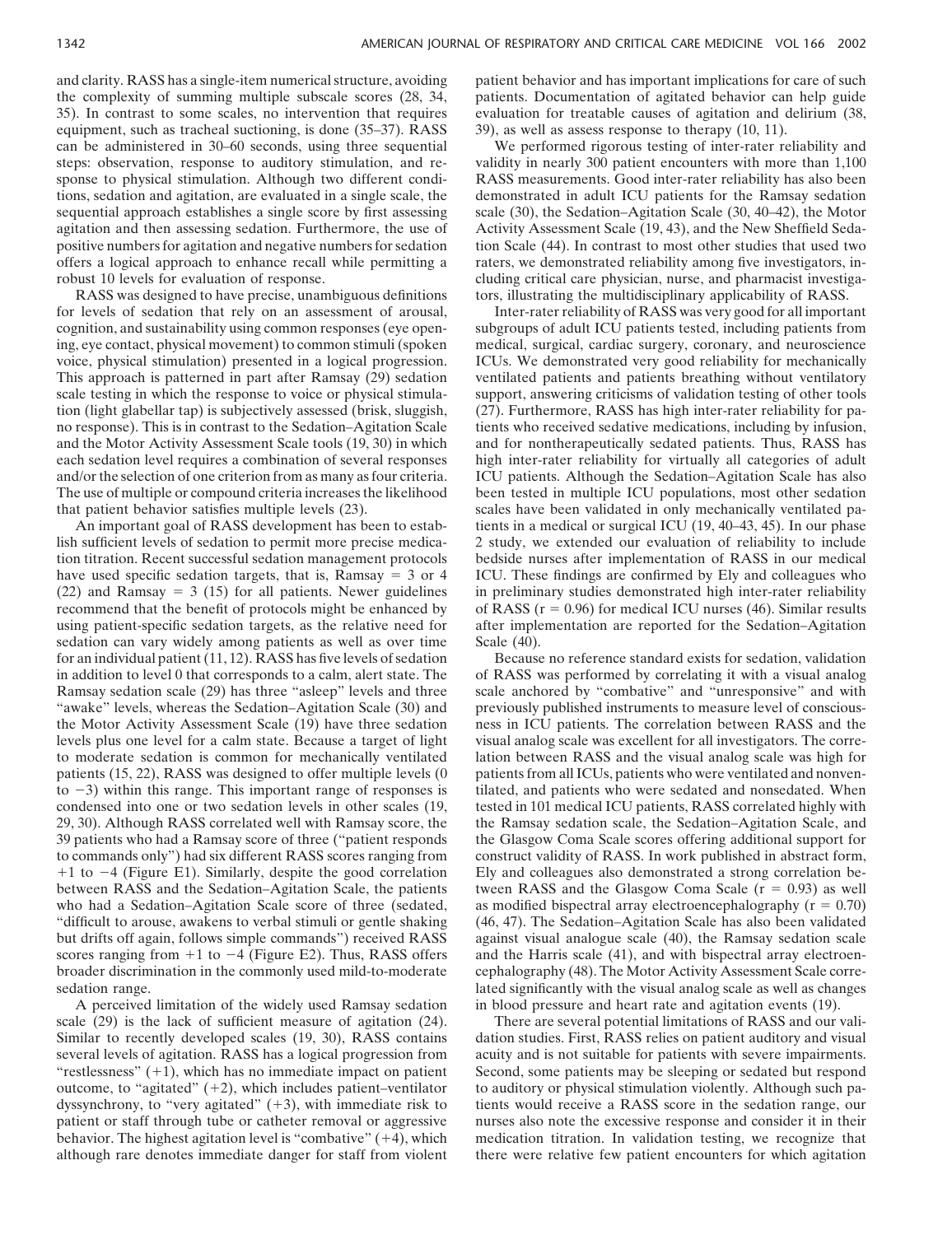among five investigators for all 19 phase 1 cases and complete<br>agreement for the 5 phase 2 cases in which median RASS was<br>+1 to +3. We *a priori* treated each patient encounter as an<br>independent observation, but recognize tion (interclass correlation,  $\kappa$ , Spearman's  $\rho$ ) could be upwardly tients receiving mechanical ventilation. *Am J Crit Care* 2000;9:412–418. biased by using repeated observations of some patients. How- 18. Bair N, Bobek MB, Hoffman-Hogg L, Mion LC, Slomka J, Arroliga AC. ever, when recalculated using only each patient's first encounter Introduction of sedative, analgesic, and neuromuscular blocking agent  $(n = 172)$  in phase  $1 \cdot n = 30$  in phase  $2)$ , these measures of guidelines in a medica  $\begin{array}{lllllllllll}\n(n = 172 \text{ in phase 1, n = 30 in phase 2)},\n\text{the same number of the total number of the total number of times in a median.}\n\end{array}\n\quad\text{The final problem is a mean of the total number of times in a median.}\n\quad\text{The final problem is a mean of the total number of times in a median.}\n\quad\text{The final problem is a mean of the total number of times in a median.}\n\quad\text{The final problem is a mean of the total number of times in a median.}\n\quad\text{The final problem is a mean of the total number of times in a median.}\n\quad\text{The final problem is a mean of the total number of times in a median.}\n\quad\text{The final problem is a mean of the total number$ Responsiveness has not, to our knowledge, been tested for any tients in an adult surgical intensive care unit. *Crit Care Med* 1999; sedation scale in an ICU population (25).<br>In summary, RASS is an instrument to assess sedation and <sup>20.</sup> Costa J, Cabre L, Molina R, Carrasco G. Cost of ICU sedation. Clin

In summary, RASS is an instrument to assess sedation and<br>agitation of adult ICU patients that is simple to use and has<br>discrete criteria and sufficient levels for sedative medication<br>discrete criteria and sufficient levels good inter-rater reliability and validity across a broad spectrum 22. Kress JP, Pohlman AS, O'Connor MF, Hall JB. Daily interruption of of adult ICU patients, including after implementation of RASS.<br>Our multidisciplinary approach to development and validation lation. N Engl J Med 2000;342:1471-1477. Our multidisciplinary approach to development and validation lation. *N Engl J Med* 2000;342:1471–1477.<br>
should enhance acceptance by ICU physicians, purses, and phar. 23. Hansen-Flaschen J, Cowen J, Polomano RC. Beyond th

sity Health System. *Crit Care Med* 2001;22:189–198.

- drugs and neuromuscular blocking agents in patients requiring me-<br>
chanical ventilation for respiratory failure: a national survey. *JAMA* 27. Lieberman J. Tremper KK. Sedation: if you do n
- 
- 
- 
- 
- 
- 
- 
- 
- 
- Chalfin DB, Masica MF, Bjerke HS, Coplin WM, *et al.* Clinical practice ment of the effect of haemofiltration on the level of sed<br>
guidelines for the sustained use of sedatives and analogsics in the blood propofol concentr guidelines for the sustained use of sedatives and analgesics in the
- 12. Sessler CN, Grap MJ, Brophy GM. Multidisciplinary management of LE. Validation of a cognitive test sedation and analysia in critical care. Semin Respir Crit Care Med 2001: Psychosomatics 1996;37:533–546. sedation and analgesia in critical care. *Semin Respir Crit Care Med* 2001;
- 13. Nasraway SA. Use of sedative medications in the intensive care unit.
- muscular blockade in the ICU. *Semin Respir Crit Care Med* 2001;22: 2710. 199–209. 40. Brandl KM, Langley KA, Riker RR, Dork LA, Quails CR, Levy H.
- duration of mechanical ventilation. *Crit Care Med* 1999;27:2609–2615. 431–436.
- was demonstrated. Nevertheless, there was majority agreement 16. Kollef MH, Levy NT, Ahrens TS, Schaiff R, Prentice D, Sherman G.<br>among five investigators for all 19 phase 1 cases and complete The use of continuous i.v. se
	-
	-
	- and reliable sedation scale for use with mechanically ventilated pa-
	-
	-
	-
- should enhance acceptance by ICU physicians, nurses, and phar-<br>macists.<br>macists.<br>care unit. *Crit Care Med* 1994;22:732-733.
- Acknowledgment: The authors are grateful for the enthusiastic support of the 24. Riker RR, Fraser GL. Monitoring sedation, agitation, analgesia, neuro-<br>staff nurses of the medical respiratory ICU at the Virginia Commonweal
- 25. De Jonghe B, Cook D, Appere-De-Vecchi C, Guyatt G, Meade M, Outin H. Using and understanding sedation scoring systems: a systematic<br>
Thensive Care Med 2000;26:275–285.<br>
1. Hansen-Flaschen JH, Brazinsky S, Basile C, Lanken PN. Use of sedating<br>
26. Murdoch S. Cohen A. Intensive care sedati
	- 26. Murdoch S, Cohen A. Intensive care sedation: a review of current British
- chanical ventilation for respiratory failure: a national survey. *JAMA* 27. Lieberman J, Tremper KK. Sedation: if you do not know where you are<br>1991;266:2870–2875.<br>2. Christensen BV, Thunedborg LP. Use of sedatives, analge
	-
	-
- 2. Christensen BV, Thunedborg LP. Use of sedatives, analgesics and neuro-<br>
muscular blocking agents in Danish ICUs 1996/97: a national survey.<br>
Intensive Care Med 1999;25:186–191.<br>
29. Ramsay MA, Savege TM, Simpson BR, Goo
- and intravascular catheters. Crit Care Med 2000;28:63–66.<br>
5. Fraser GL, Prato BS, Riser RR, Berthaiume D, Wilkins ML. Frequency,<br>
severity of disease classification system. Crit Care Med 1985;13:818–<br>
severity, and treatm
	-
	-
	-
	-
- 9. Marcy TW, Marini JJ. Respiratory distress in the ventilated patient. *Clin* Intravenous secution using midazolam and fentanyl in the paediatric chest Med 1994;15:55–73.<br>
10. Cohen IL, Gallagher TJ, Pohlman AS, Dast JF,
- 37. Harris C, O'Donnell C, Macmillan R, Mostafa S. Use of propofol by<br>
cobi J Fraser GL Coursin DB Riker RR Fontaine D Wittbrodt FT infusion for sedation of patients undergoing haemofiltration: assess-11. Jacobi J, Fraser GL, Coursin DB, Riker RR, Fontaine D, Wittbrodt ET,<br>Chalfin DB, Masica MF, Bierke HS, Coplin WM, et al. Clinical practice ment of the effect of haemofiltration on the level of sedation and on
	- critically ill adult. *Crit Care Med* 2002;30:119-141. 38. Hart RP, Levenson JL, Sessler CN, Best AM, Schwartz SM, Rutherford<br>ssler CN, Grap MJ, Brophy GM. Multidisciplinary management of LE. Validation of a cognitive test
- 22:211–225.<br>39. Ely EW, Inouye SK, Bernard GR, Gordon S, Francis J, May L, Truman B, Sparsovay SA. Use of sedative medications in the intensive care unit. Speroff T, Gautam S, Margolin R, Dittus R. Delirium in mechanically *Semin Respir Crit Care Med* 2001;22:165–174. ventilated patients: validity and reliability of the confusion assessment 14. Kress JP, Hall JB. Cost considerations in sedation, analgesia, and neuro- method for the intensive care unit (CAM-ICU). *JAMA* 2001;286:2703–
- 15. Brook AD, Ahrens TS, Schaiff R, Prentice D, Sherman G, Shannon W, Confirming the reliability of the sedation-agitation scale administered Kollef MH. Effect of a nursing-implemented sedation protocol on the by ICU nurses without experience in its use. *Pharmacotherapy* 2001;21: